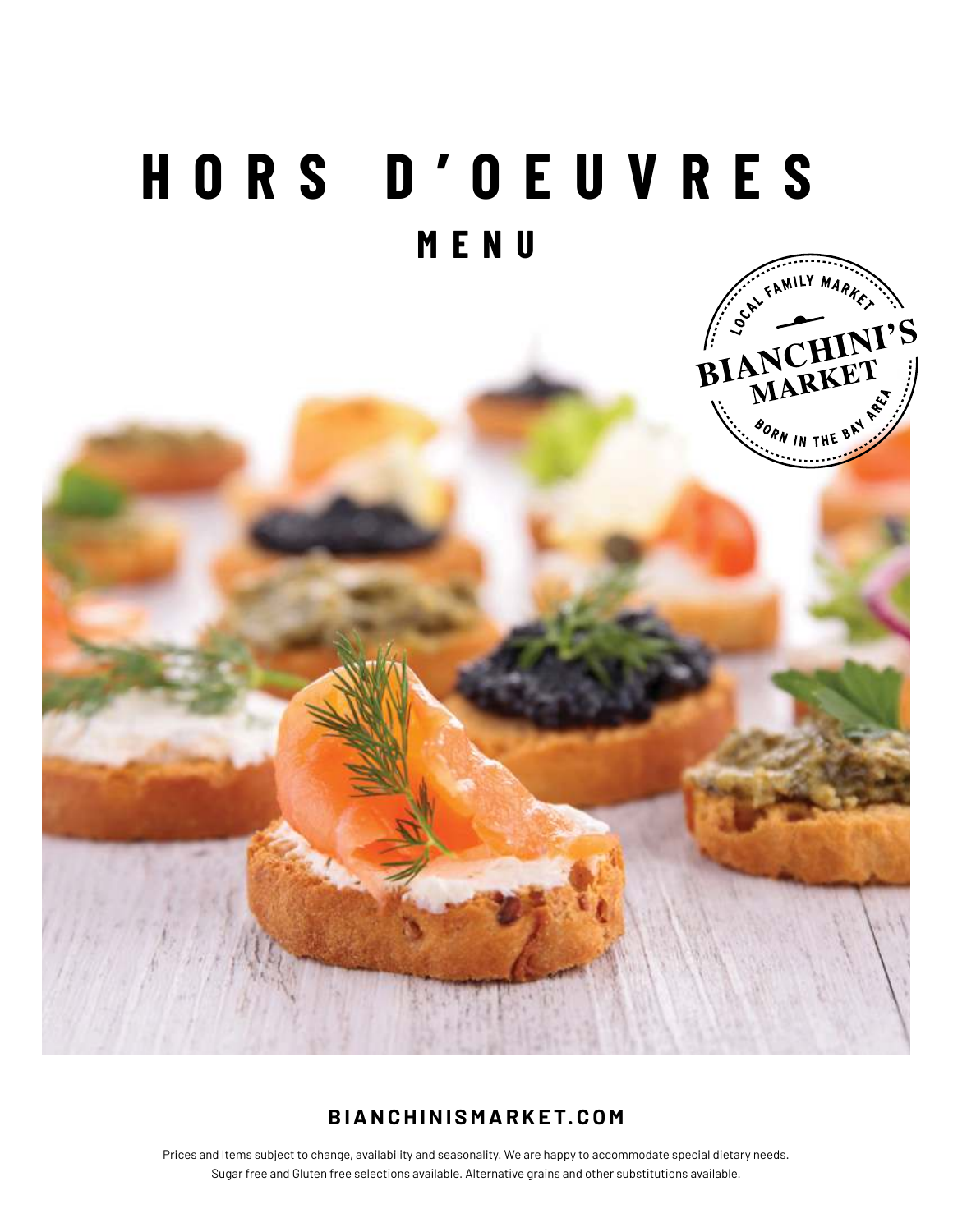# **PLATTERS AND DISPLAYS**

*Minimum 10 orders per item. Prices are per person. Organic options available at additional cost.*



#### **APPETIZER NO. 1**

#### **Antipasto - \$ 6.45**

A Sumptuous Platter of Soppresatta, Copa, Salame, Prosciutto, Mortadella, Italian Cheeses, Olives and Pepperoncini. Accompanied with Pesto Mayonnaise, Sliced Baguette and Grissini.

#### **APPETIZER NO. 2**

#### **Imported Cheese with Grapes - \$ 6.45**

The Perfect Selection of the Finest Imported Cheeses Rich in Flavors and Textures. Accompanied by Dried Fruit and Grapes, Assorted Crackers and Sliced Baguette.

#### **APPETIZER NO. 3**

#### **Bouquet Fruit Display - \$ 5.50**

Seasonal Fresh Fruit Selection, Colorful, Beautiful on Any Table at Any Gathering.

### **APPETIZER NO. 4**

#### **Mediterranean Sampler - \$ 5.50**

A Flavorful Combination of Hummus, Couscous, Tabouleh and Marinated Olives. Accompanied with Crispy Pita Triangles.

#### **APPETIZER NO. 5**

#### **Vegetable Crudite - \$4.25**

A Crisp and Colorful Assortment of Seasonal Vegetables Including, Carrots, Celery, Zucchini, Red and Green Bell Peppers, Cauliflower, Broccoli Florettes and Sweet Cherry Tomatoes. Served with a House Made Dipping Sauce.

#### **APPETIZER NO. 6**

#### **Artichoke Jalapeño Dip - \$4.35**

Artichoke Jalapeno Dip in a Sourdough Round Accompanied by Sourdough Slices, Gourmet Crackers and Chips.

#### **APPETIZER NO. 7**

# **Bianchini's Mediterranean Bruschetta Bar - \$ 5.50**

Featuring our Feta and Roasted Red Pepper Torte and Artichoke Dip, Roasted Garlic Hummus. Accompanied by Pita Crisps, Gourmet Crackers, Grilled Flatbreads and Crostinis.

#### **APPETIZER NO. 8**

### **Bianchini's Original Hummus - \$3.85**

Housemade Original Hummus and Pita Bread.

# **APPETIZER NO. 9**

### **Spinach Dip - \$4.35**

Spinach Dip in a Sourdough Round Accompanied by Sourdough Slices and Gourmet Crackers.

#### **APPETIZER NO. 10**

# **Vegetable Landscape - \$ 5.50**

Baby Carrots, Jicama, Roasted Red Potatoes and Variety of Grilled Vegetables Served with Thai Peanut Sauce and Blue Cheese Dip.

#### **APPETIZER NO. 11**

#### **Mexican Display - \$4.95**

Tri-Color Tortilla Chips, Guacamole, Jalapeño Peppers, Fresh Salsa, Fresh Roasted Pepper Sauce and Green Tomatillo Sauce.

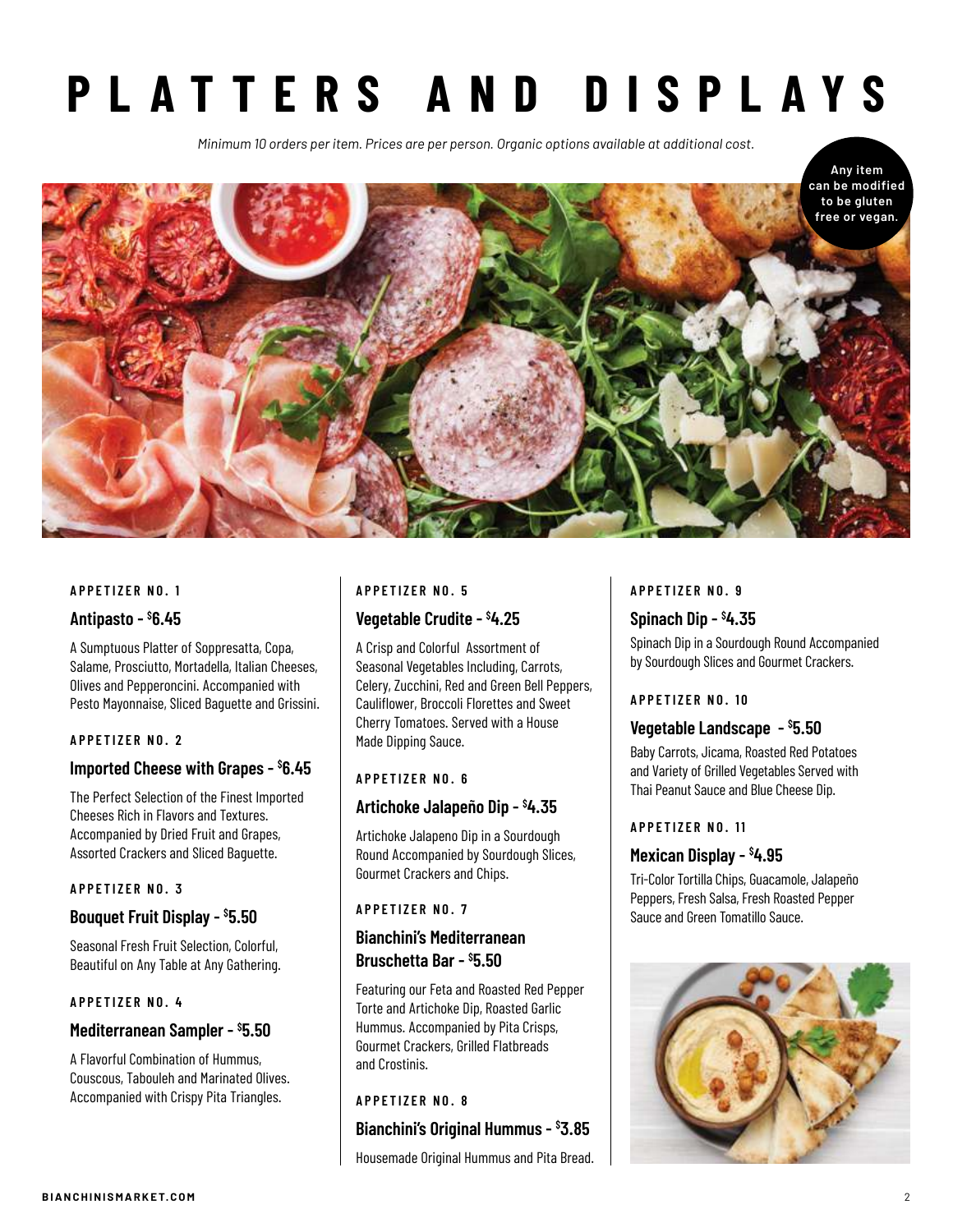# **SEAFOOD**

*Minimum 10 orders per item. Prices are per person. Organic options available at additional cost.*

#### **APPETIZER NO. 12**

### **Spiced Shrimp and Avocado Crostini - \$4.95**

Creamy Avocado, Shrimp, Chili Powder, Lime, and Cilantro on a Crostini.

**APPETIZER NO. 13**

**Mini Crab Cakes - \$ 5.95** 

Served with Chili Remoulade.

**APPETIZER NO. 14**

**Classic Chilled Prawns - \$ 5.95** 

Served with Cocktail Sauce and Lemon Wedges.

**APPETIZER NO. 15**

**Crab Stuffed Mushrooms - \$ 5.95** 

Mushroom Caps Stuffed with Crabmeat.

**APPETIZER NO. 16**

**Ahi Tuna - \$4.95**

Seared Ahi Tuna Served on Croutes.

**APPETIZER NO. 17**

**California Rolls - \$4.95** 

Avocado, Crab and Cucumbers Wrapped in Nori and Rice.

**APPETIZER NO. 18**

**Deviled Eggs - \$4.50** With Sour Cream, Chives and Salmon Roe.

#### **APPETIZER NO. 19**

# **Marinated Prawns - \$4.95**

Prawns Marinated with Dill and Sliced Cucumber on Croute.

**APPETIZER NO. 20**

# **Whole Poached Salmon - \$ 6.75**

Decorated Whole Poached Salmon, Served with Dill Mayonnaise, Lemon Aioli and Cocktail Rye Bread.

*30 Order Minimum.*

**APPETIZER NO. 21**

**Oysters on Half Shelf - \$ 6.75** 

Served with Cocktail Sauce and Lemon Wedges.

**APPETIZER NO. 22**

**Petite Caviar Blinis - \$ 5.85** 

Petit Potato Blinis Topped with Caviar and Crème Fraiche.

**APPETIZER NO. 23**

**Mini Ahi Tuna Poke Wonton Bowls - \$4.95** 

Mango, Avocado and Scallions.

**APPETIZER NO. 24**

**Prawn Skewers - \$ 5.85** 

Skewered Chili-Lime Prawns with a Sweet Chili Sauce on the Side.

#### **APPETIZER NO. 25**

# **Dim Sum Delight - \$ 5.85**

Assorted Dim Sum Pieces, Displayed in a Bamboo Wok and Served with Assorted Dipping Sauces.

#### **APPETIZER NO. 26**

### **Bacon Wrapped Prawns - \$ 5.95**

Prawns Wrapped in Smoked Bacon, Served with Tangy Barbecue Sauce.

**APPETIZER NO. 27**

**Grilled Shrimp - \$ 5.95** 

Served with Wasabi Guacamole, Served in Gluten Free Cup.

#### **APPETIZER NO. 28**

**Salmon Croquettes - \$ 5.25** 

Served with Lemon Garlic Mayonnaise.

**APPETIZER NO. 29**

**Smoked Salmon Lavash Pinwheels - \$4.45** 

Wrapped with Herb Cream Cheese.



Crostini with Cream Cheese, Thin Sliced Cucumber and Smoked Salmon.



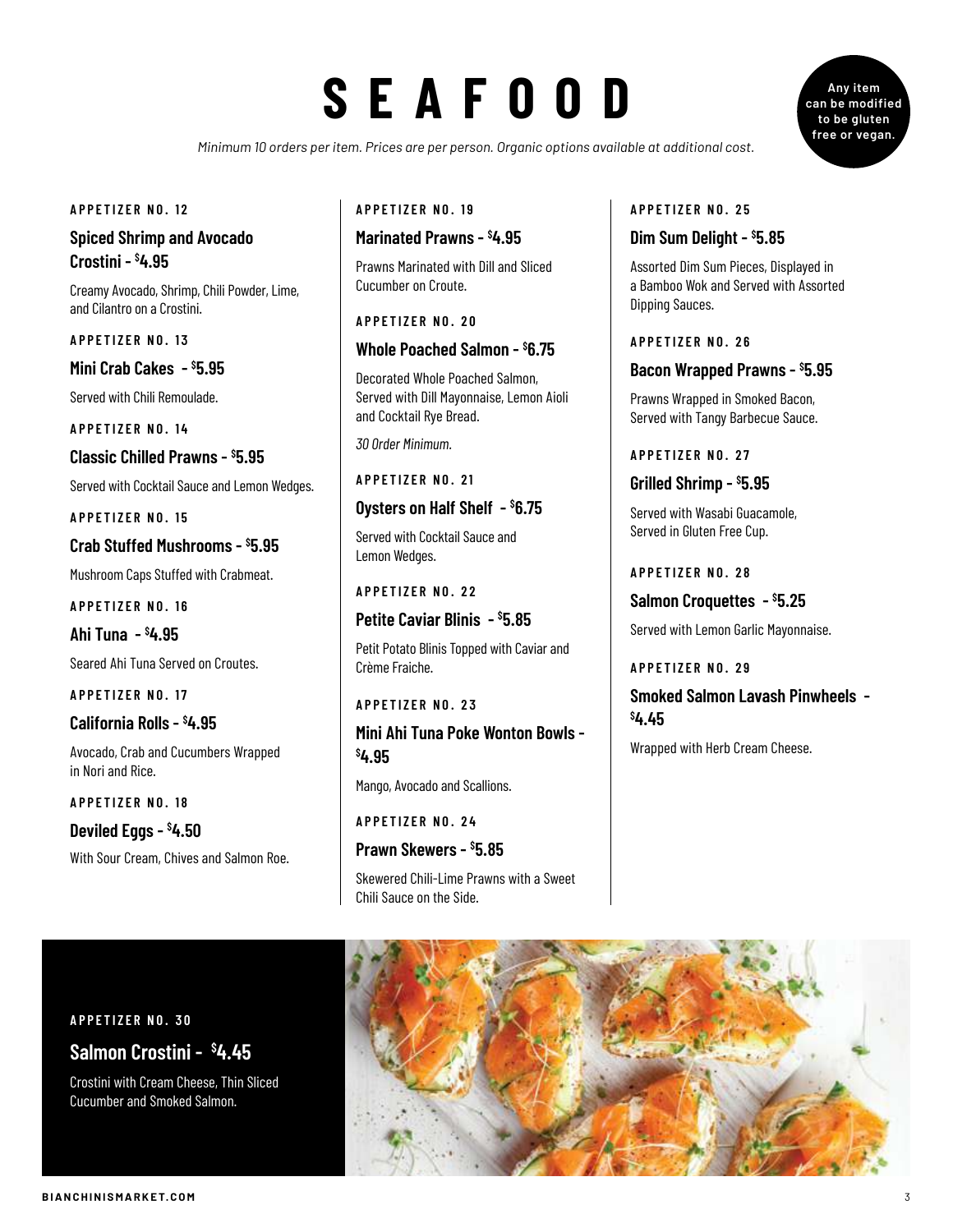# **POULTRY**

*Minimum 10 orders per item. Prices are per person. Organic options available at additional cost.*





**APPETIZER NO. 32**

# **Empanadas - \$3.75**

Filled with a Mixture of Mince Chicken Breast and Vegetables.

#### **APPETIZER NO. 33**

**Mini Tacos - \$3.75**

Filled with Chicken. Accompanied with Chipotle Sauce, Fresh Salsa and Guacamole.

#### **APPETIZER NO. 34**

#### **Cocktail Chicken Fajitas - \$3.75**

Party Nibblers Filled with Chipotle Chicken and Peppers.

#### **APPETIZER NO. 35**

**Satay Chicken Skewers - \$3.75** 

Served with Thai Peanut Sauce.

#### **APPETIZER NO. 36**

#### **Chicken Spanakopita - \$3.75**

Greek Grilled Chicken, Spinach and Feta Cheese in a Phyllo Tartlet.

#### **APPETIZER NO. 37**

# **Jerk Chicken Skewers - \$3.75**

Grilled Jamaican Jerk Chicken Skewers with Creamy Mango Sauce.

**APPETIZER NO. 31 Chicken Skewers with Teriyaki Sauce \$3.75**

**APPETIZER NO. 38 Mini Tostadas - \$3.75** 

Topped with Lime Marinated Chicken and Avocado Salsa.

**APPETIZER NO. 39**

#### **Buffalo Chicken Drummettes - \$3.75**

Served with Blue Cheese Dipping Sauce.

#### **APPETIZER NO. 40**

# **Chicken and Mushroom Cups - \$3.75**

Chicken and Mushrooms in a Phyllo Cup.

#### **APPETIZER NO. 41**

#### **Tuscan Chicken Roulade - \$3.75**

Spiral Slices with Fresh Sage, Asiago Cheese and Roasted Peppers.

#### **APPETIZER NO. 42**

### **Bacon Wrapped Chicken Bites - \$3.75**

Tender Morsel of Chicken Wrapped in Bacon with a Creamy Dijon Dip.

#### **APPETIZER NO. 43**

**Banderillas - \$3.75**

A Combination of Chicken and Chorizo on a Skewer with Aioli.

# **APPETIZER NO. 44 Pot Stickers - \$3.75**

Asian Chicken Pot Stickers with Ginger Sauce.

#### **APPETIZER NO. 45**

# **Mini Chicken Tandoori Kabobs - \$3.75**

Light, Spicy, and Delicious Tandoori-Style Chicken Kabobs.

**APPETIZER NO. 46**

**Pollo Con Limon - \$3.75**

Skewered Chicken Strips Marinated in a Lemon Garlic Sauce.

#### **APPETIZER NO. 47**

### **South Pacific Chicken Skewer - \$3.75**

Skewered Strip of Chicken with a Peach Tamarind Glaze.

**APPETIZER NO. 48**

**Hawaiian Kabobs - \$3.75** Mini Hawaiian Chicken Kabobs with Pineapple.

#### **APPETIZER NO. 49**

# **Chicken Southwestern Egg Rolls - \$3.75**

Stuffed with Chicken, Black Beans and Monterey Cheese.

#### **APPETIZER NO. 50**

#### **Chicken Taco Cups - \$3.75**

Wonton Cups Stuffed with Chicken, Fresh Salsa, and Cheese. Garnish with Sour Cream and Green Onions.

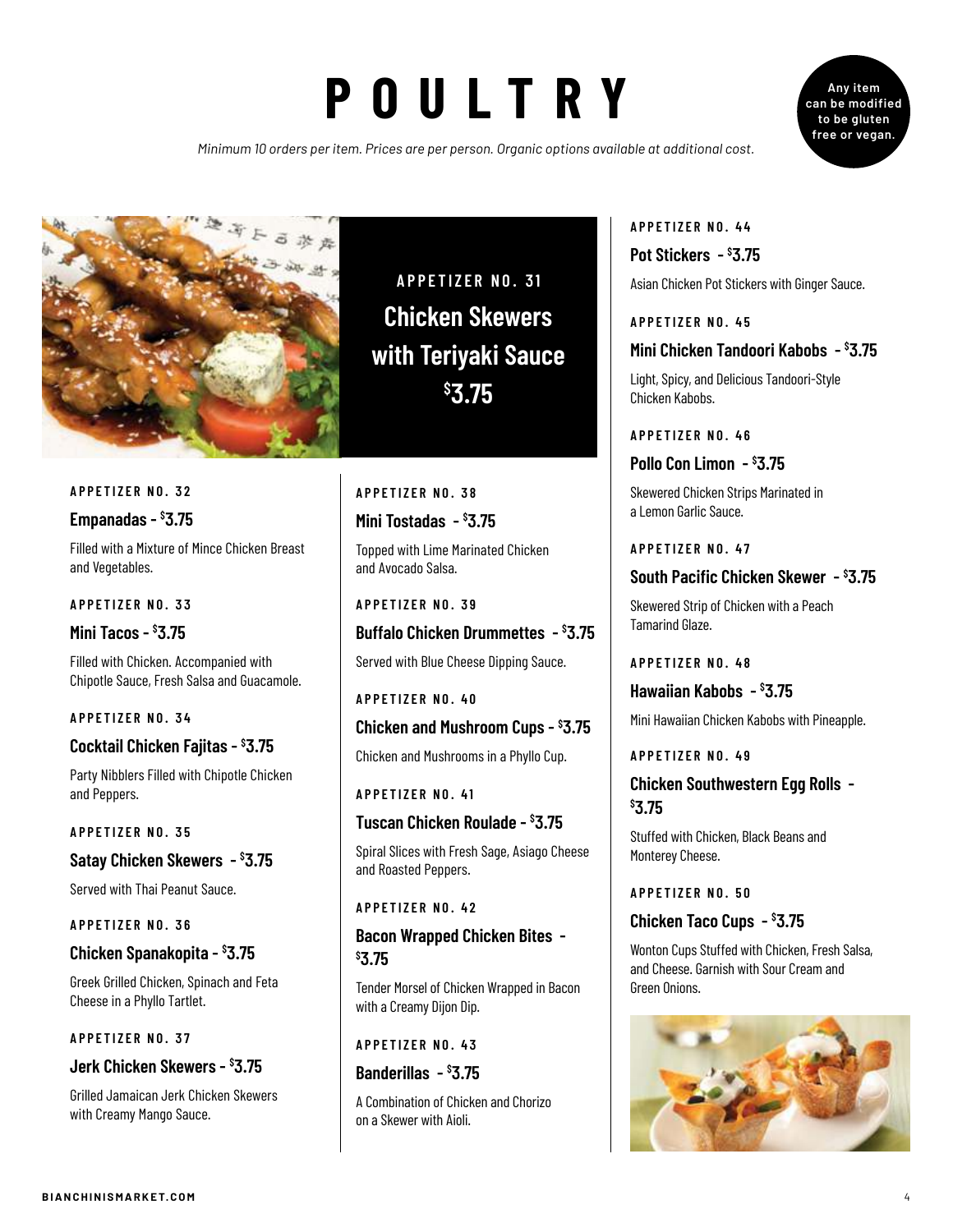# **MEAT**

**Any item can be modified to be gluten free or vegan.**

*Minimum 10 orders per item. Prices are per person. Organic options available at additional cost.*

#### **APPETIZER NO. 51**

#### **Rope Sausage Crostini - \$3.75**

Sliced Rope Sausage on Crostini with a Dollop of Mustard and Ketchup.

**APPETIZER NO. 52**

**Mini Bacon Quiche - \$3.75**

Bacon, Leek and Cheddar Cheese Mini Quiche.

**APPETIZER NO. 53**

**Beef Satay - \$3.85**

Served with Thai Peanut Sauce.

**APPETIZER NO. 54**

**Stuffed Mushrooms - \$3.75**

Sweet Italian Sausage Stuffed Mushroom Caps.

**APPETIZER NO. 55**

# **Mini Finger Sandwiches - \$3.85**

Choice of Roast Beef, Ham, Turkey with Cranberry Sauce, Chicken Salad, Smoked Salmon with Dill Cream Cheese.

#### **APPETIZER NO. 56**

# **Teriyaki Beef Roll - \$3.85**

Grilled Beef Roll Stuffed with Vegetables in a Teriyaki Sauce.

#### **APPETIZER NO. 57**

#### **Beef Skewers - \$3.85**

Tender Beef Skewers Served with Peppercorn Demi-Glaze Sauce.

#### **APPETIZER NO. 58**

#### **Mini Cheeseburgers - \$3.85**

Mini Cheeseburgers in Paradise with Pickles.



### **APPETIZER NO. 59**

**Pigs In A Blanket - \$3.55** Cocktail Pigs in a Blanket.

**APPETIZER NO. 60**

**Asian Ribs - \$3.95**

Asian Baby Back Ribs with Teriyaki Sauce.

**APPETIZER NO. 61**

**Prosciutto Wrapped Cantaloupe - \$3.75**

Cantaloupe Wrapped in Prosciutto.

**APPETIZER NO. 62**

### **Cowboy Roll - \$3.75**

Fresh Spring Roll with Grilled Flank Steak, Pickled Red Onions, Gorgonzola and Wasabi Mayo.

#### **APPETIZER NO. 63**

#### **Mini Kobe Cheeseburgers - \$4.25**

Kobe Mini Cheeseburgers in Paradise with Pickles.

**APPETIZER NO. 64**

Chimichurri Sauce.

**Steak Canape - \$3.85** Latin Grilled Flank Steak Canape on Handmade Tortilla Chip with

# **APPETIZER NO. 65**

# **Beef Crostini - \$3.85**

Seared Beef on Parmesan Garlic Crostini with Artichoke Aioli.

#### **APPETIZER NO. 66**

### **Tapas - \$3.75**

Pinchitos Morunos (Mini Pork Kabobs, Pork is Marinated with Fresh Cumin and Garlic) and Chorizo Empanadas (Golden Brown Pastry Filled with a Spicy Sausage Mixture).

**APPETIZER NO. 67**

**Pork Tamales - \$3.95**

Mini Tamales with Pork.

#### **APPETIZER NO. 68**

# **Roast Beef and Arugula Crostini - \$3.85**

Red Peppers, Olives, Thyme Relish, Goat Cheese, Thin Slices of Roast Beef and Arugula.

#### **APPETIZER NO. 69**

#### **Antipasto Kabob - \$3.85**

Cheese Tortellini, Marinated Roasted Tomato, Kalamata Olives and Salami.

**APPETIZER NO. 70**

#### **Prosciutto Crostini - \$3.85**

With Lemony Fennel Slaw.

# **APPETIZER NO. 71 Mini Sliders - \$3.95**

**Turkey Sliders with Chili Cheese Mayo**

### **Pulled Pork Sliders**

**Chicken Little Sliders**  Grilled Chicken Patties and Cheese with a Fruity Salsa.

**Chipotle Sliders**  Mini Burger, Creamy Chipotle Mayo, Cheese and Sweet Hawaiian Rolls.

**Touchdown Brat Sliders**  Bratwurst and Sauerkraut.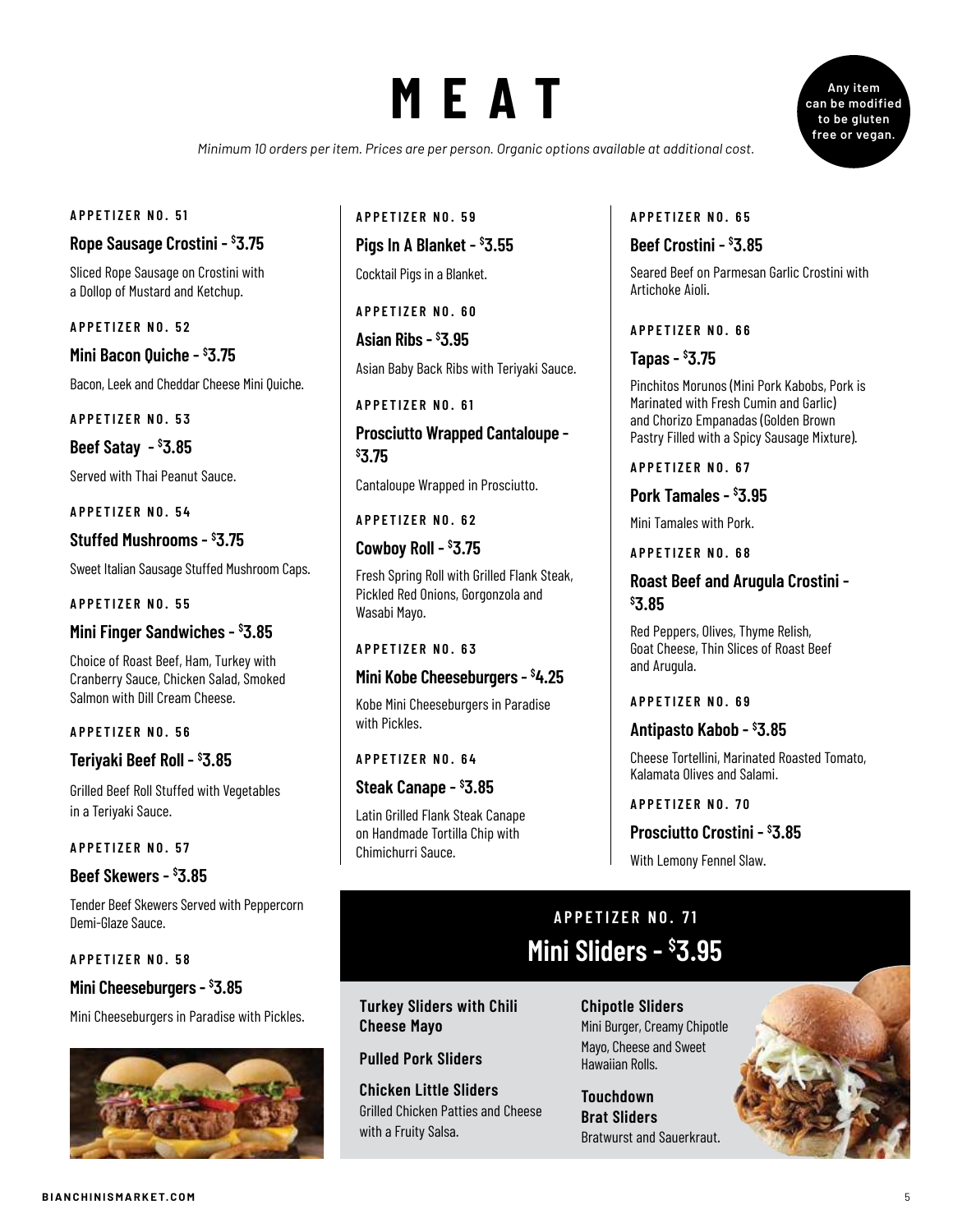# **VEGETARIAN**

*Minimum 10 orders per item. Prices are per person. Organic options available at additional cost.*



#### **APPETIZER NO. 72**

#### **Mini Caprese Skewer - \$3.75**

Mozzarella Ball Cheese, Cherry Tomatoes and Basil, Drizzled with Olive Oil and Balsamic Vinaigrette.

#### **APPETIZER NO. 73**

# **Carrot Roulades - \$3.75**

With Radish and Herb Goat Cheese, Garnished with Chevril Sprigs.

### **APPETIZER NO. 74**

# **Caramelized Balsamic Onion Crostini - \$3.75**

Sweet Caramelized Onions and Rosemary with Creamy Buffalo Mozzarella.

#### **APPETIZER NO. 75**

# **Vietnamese Spring Rolls - \$3.75**

Served with Spicy Dipping Sauce.

# **APPETIZER NO. 76 Traditional Potato Latkes - \$3.85**

Served with Apple Sauce.

**APPETIZER NO. 77**

**Spanakopita - \$3.85**

Spinach and Feta Cheese in a Phyllo Tartlet.

#### **APPETIZER NO. 78**

### **Vegetable Quesadilla - \$3.75**

Grilled Vegetable Quesadilla with Monterrey Jack Cheese. Served with Fresh Salsa.

#### **APPETIZER NO. 79**

#### **Stuffed Mushrooms - \$3.75**

Stuffed Mushroom Caps with Spinach and Boursin Cheese.

#### **APPETIZER NO. 80**

#### **Caprese Crostini - \$3.75**

Fresh Mozzarella Cheese, Roma Tomato and Fresh Basil on Crostini.

**APPETIZER NO. 81**

# **Latin Trumpets - \$3.75**

Tortilla Cones Filled with Black Beans, Cheese and Vegetables.

#### **APPETIZER NO. 82**

# **Stuffed Red Potatoes - \$3.75**

Roasted Mini Red Potatoes Stuffed with Sour Cream, Cheese and Chives.

**APPETIZER NO. 83**

# **Polenta Triangles - \$3.75**

With Sun-Dried Tomato and Pesto.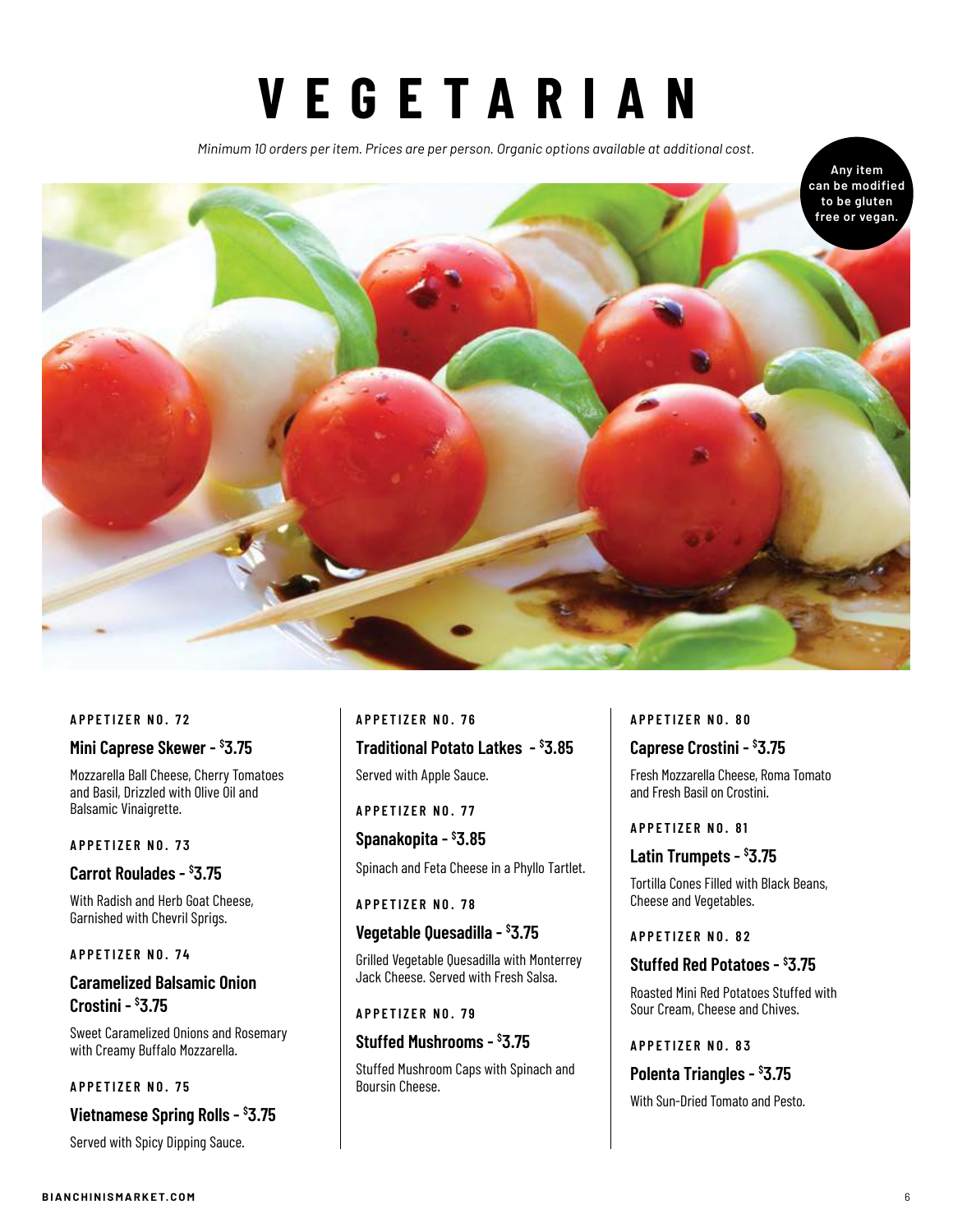# **VEGETARIAN (CON'T)**

*Minimum 10 orders per item. Prices are per person. Organic options available at additional cost.*

#### **APPETIZER NO. 84**

#### **Tartlets - \$3.75**

Stuffed with Sautéed Fresh Vegetables and Cheese.

#### **APPETIZER NO. 85**

#### **Bruschetta - \$3.75**

Topped with Gorgonzola Cheese, Kalamata Olives and Grilled Red Pepper.

#### **APPETIZER NO. 86**

#### **Aram Sandwiches - \$3.75**

Vegetarian Mini Aram Sandwiches.

#### **APPETIZER NO. 87**

#### **Stuffed Focaccia - \$3.75**

Focaccia Bread Filled with Spinach, Artichoke, Jack Cheese and Italian Herbs.

#### **APPETIZER NO. 88**

**Deviled Eggs - \$3.50**

Deviled Eggs and Chives.

#### **APPETIZER NO. 89**

#### **Spicy Black Bean Wrap - \$3.75**

With Cilantro, Cream Cheese, Red Onions and Olives.

#### **APPETIZER NO. 90**

#### **Spring Rolls - \$3.75**

Cellophane Noodles, Carrots and Cilantro. Wrapped in Rice Paper.

#### **APPETIZER NO. 91**

#### **Brie en Croute - \$3.75**

Brie Wrapped in Puff Pastry, Baked until Golden Brown. Served with Gourmet Crackers and Sliced Baguette.

#### **APPETIZER NO. 92**

#### **Blue Cheese and Onion Pastry - \$3.75**

Toasted Blue Cheese and Caramelized Onion in a Phyllo Purse.

#### **APPETIZER NO. 93**

### **Tomato Crostini - \$3.75**

Crostini with Roma Tomato, Chevre and Chunky Olive Tapenade.

#### **APPETIZER NO. 94**

#### **Eggplant Bruschetta - \$3.75**

Bruschetta Topped with Eggplant and Sweet Pepper.

#### **APPETIZER NO. 95**

#### **Grilled Tofu Skewers - \$3.75**

Grilled Tofu, Zucchini and Bell Peppers with Sriracha Sauce.

#### **APPETIZER NO. 96**

### **Southwestern Nachos Potato Skins - \$3.75**

Fresh Salsa, Pickled Jalapeños, Chopped Scallions, Cilantro, Sour Cream on Cheese Skins.

#### **APPETIZER NO. 97**

#### **Butternut Squash Bruschetta - \$3.75**

Butternut-Squash Bruschetta and Walnuts. Served on Crostini.

#### **APPETIZER NO. 98**

#### **Goat Cheese and Pear Pastry - \$3.75**

Goat Cheese and Sweet Pear Phyllo Purse Drizzled with Port Wine Sauce.

#### **APPETIZER NO. 99**

#### **Strawberry Brie Bruschetta - \$3.75**

Imported Brie and Fresh Strawberry on Crispy Toast with Rosemary Syrup.

#### **APPETIZER NO. 100**

#### **Three Layer Dip Cup - \$4.00**

Beans, Guacamole, Fresh Salsa, Sour Cream and Cheese Layered in Cup. Served With Tortilla Chips.

#### **APPETIZER NO. 101**

### **English Cucumber Rolls - \$3.75**

Stuffed With Julienne Vegetables. Served with Ranch Dip.

#### **APPETIZER NO. 102**

#### **Hummus Crostini - \$3.75**

Hummus with Roasted Red Peppers and Olives on Crostini.

**APPETIZER NO. 103**

#### **Grape and Cheese Crostini - \$3.75**

Grapes and Cheese Appetizer on Crostini.

**APPETIZER NO. 104**

#### **Soba Noodles in a Spoon - \$3.75**

Ginger, Sesame, Scallion and Soba Noodles.



#### **APPETIZER NO. 105**

# **Vegetarian Curry Potatoes Samosas - \$3.85**

Onion, Potato, Peas, Mixes of a Fragrant Medley of Herbs and Spices Wrapped in a Chickpea Blended Flour Triangle.

#### **APPETIZER NO. 106**

#### **Crispy Asiago Asparagus - \$3.75**

Asparagus Spear With Savory Asiago Cheese Wrapped in a Crisp Buttery Phyllo.

#### **APPETIZER NO. 107**

#### **Portobello Slider - \$3.85**

Grilled Portobello Mushrooms, Fresh Tomato, Roasted Red Pepper and Goat Cheese in a Light Flaky Pastry.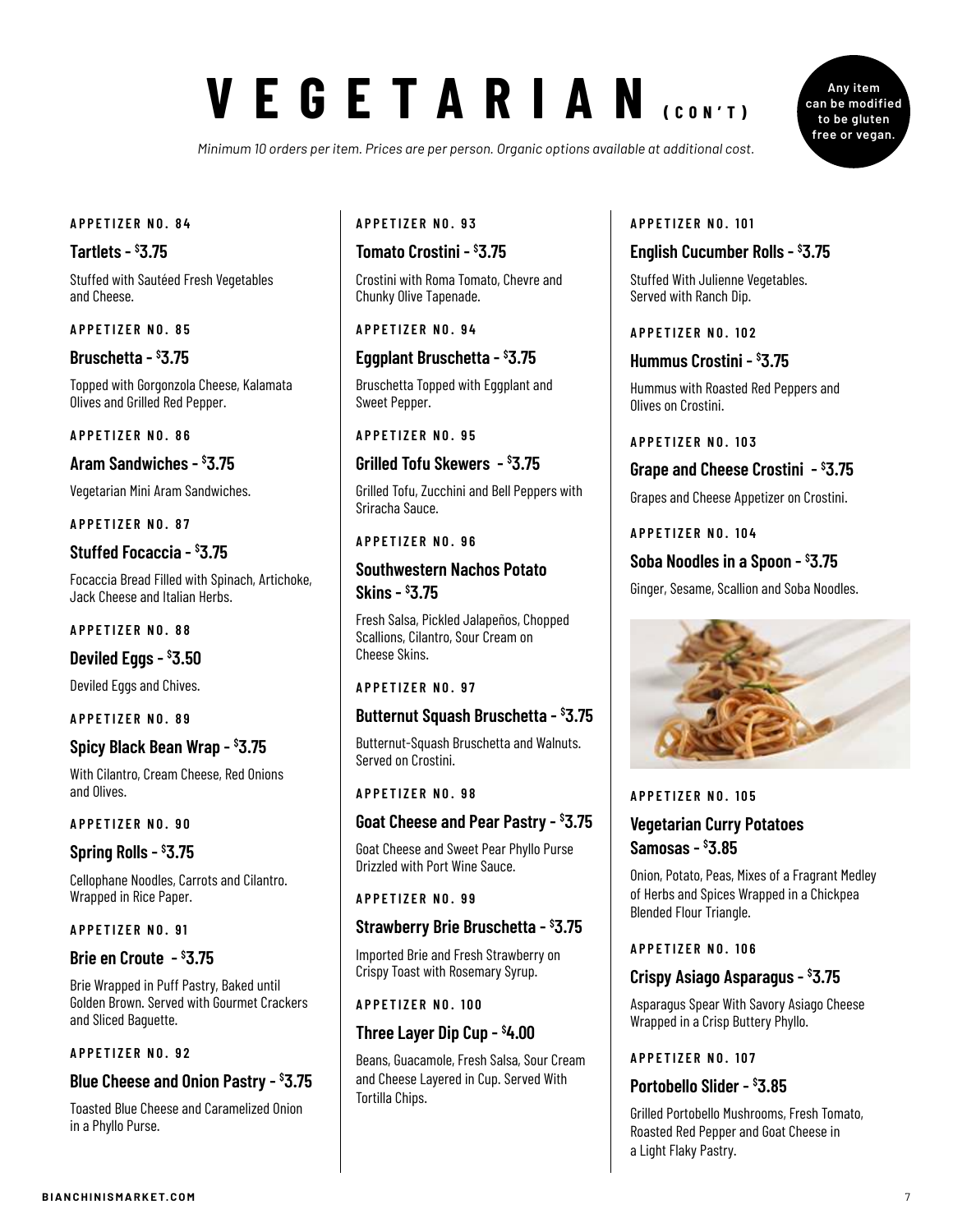

*Minimum 10 orders per item. Prices are per person. Organic options available at additional cost.*



#### **APPETIZER NO. 108**

#### **Healthy Tzatziki Canapes - \$3.75**

Sliced Round Cucumber, Sliced Cherry Tomato and Sliced Pita Bread Garnished with Fresh Mint.

#### **APPETIZER NO. 109**

# **Sweet Potato Tartare - \$3.75**

Avocado, Dijon Mustard, Sesame Seeds, Diced Red Onion and Lemon Juice on Sweet Potato.

#### **APPETIZER NO. 110**

#### **Smoked Beans on Rosemary Flatbread - \$3.75**

Smoked Beans on Rosemary Flatbread Topped with Smoked Cannellini Beans, Fresh Garlic and Drizzled with Olive Oil. Garnished with Sliced Greek Olives.

#### **APPETIZER NO. 111**

### **Chickpea Bruschetta - \$3.75**

Chickpea Bruschetta with Sundried Tomato Garnish and Sliced Cherry Tomato on a Wafer Cracker.